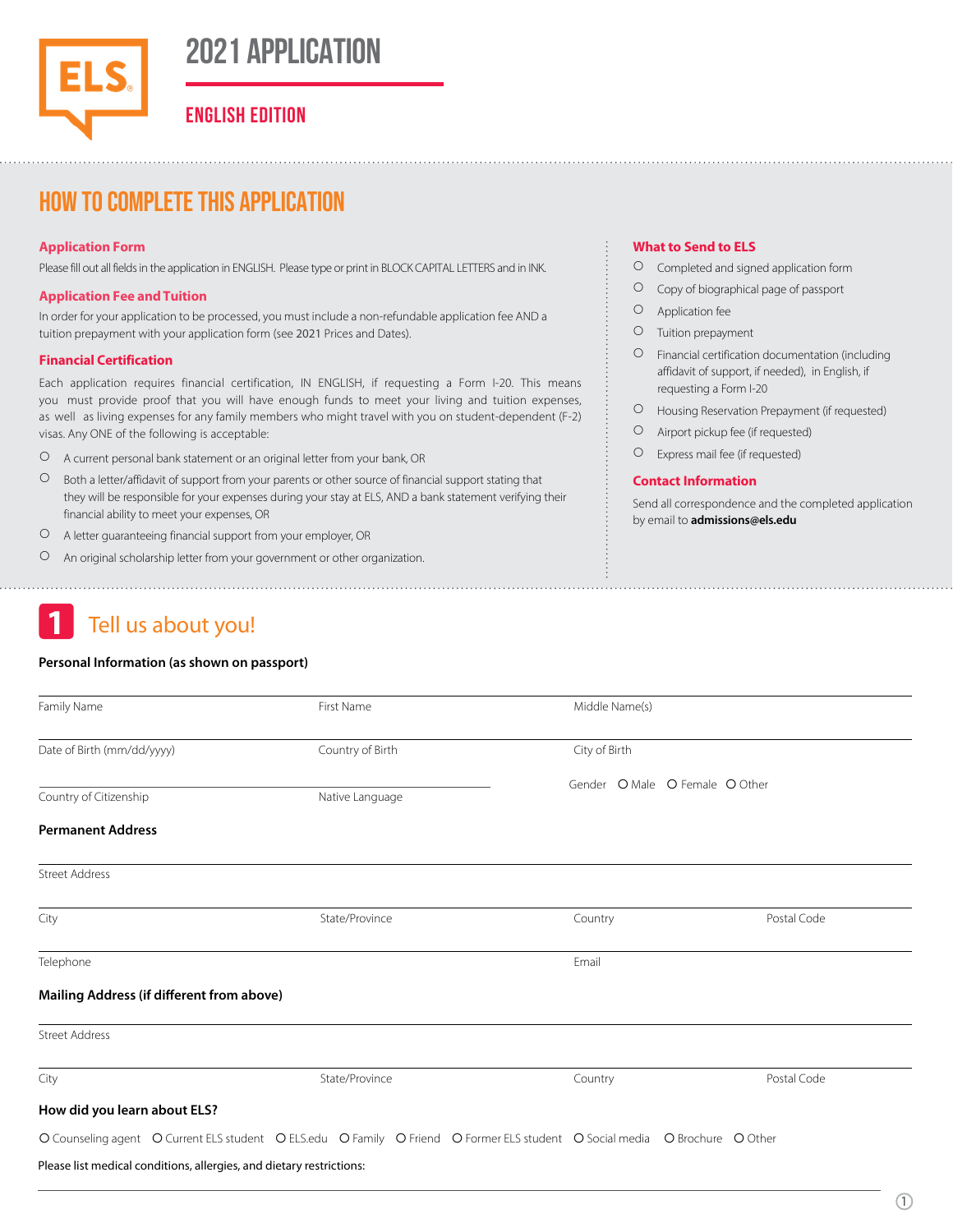## **2** Programs, Locations and Start Dates

### **Schedule A**

| Programs                              |            |                           |                                                                                          |                     |                       |  |  |
|---------------------------------------|------------|---------------------------|------------------------------------------------------------------------------------------|---------------------|-----------------------|--|--|
| O Intensive English (30 lessons/week) |            |                           | O Semi-Intensive English (20 lessons/week)      O American Explorer (15 lessons/week)*** |                     |                       |  |  |
|                                       |            |                           |                                                                                          |                     |                       |  |  |
| O 4 weeks                             | O 8 weeks  | O 12 weeks                | O 16 weeks                                                                               | O 20 weeks          | O 24 weeks            |  |  |
| O 28 weeks                            | O 32 weeks | O 36 weeks                | Q 40 weeks                                                                               | O 44 weeks          |                       |  |  |
| <b>Start Dates</b>                    |            |                           |                                                                                          |                     |                       |  |  |
| O January 4                           | O March 29 | $O$ May 24                | $O$ July 19                                                                              | O September 13      | November 8            |  |  |
| O February 1                          | O April 26 | O June 21                 | O August 16                                                                              | O October 11        | December 6<br>$\circ$ |  |  |
| O March 1                             |            |                           |                                                                                          |                     |                       |  |  |
| Locations <b>Exercise</b>             |            |                           |                                                                                          |                     |                       |  |  |
| O Cincinnati, OH                      |            | ONew York, NY (Manhattan) |                                                                                          | OSt. Petersburg, FL |                       |  |  |
| O Cleveland, OH                       |            | OOrlando, FL              |                                                                                          | OSanta Monica, CA   |                       |  |  |
| O DeKalb, IL                          |            | OPhiladelphia, PA         |                                                                                          | OSeattle, WA        |                       |  |  |
| O Grand Rapids, MI                    |            | OSt. Louis, MO            |                                                                                          | OSilicon Valley, CA |                       |  |  |
| O Houston, TX                         |            | OSt. Paul, MN             |                                                                                          | OThousand Oaks, CA  |                       |  |  |
| O Melbourne, FL                       |            |                           |                                                                                          |                     |                       |  |  |

O Nashville, TN

#### **Schedule B**

|                                            | Programs <b>Executive Structure Contract Contract Contract Contract Contract Contract Contract Contract Contract Contract Contract Contract Contract Contract Contract Contract Contract Contract Contract Contract Contract Con</b> |                                        |             |                                          |               |  |
|--------------------------------------------|--------------------------------------------------------------------------------------------------------------------------------------------------------------------------------------------------------------------------------------|----------------------------------------|-------------|------------------------------------------|---------------|--|
| O Intensive English (30 lessons/week)      |                                                                                                                                                                                                                                      | O Business English (30 lessons/week)** |             | O American Explorer (15 lessons/week)*** |               |  |
| O Semi-Intensive English (20 lessons/week) |                                                                                                                                                                                                                                      |                                        |             |                                          |               |  |
|                                            |                                                                                                                                                                                                                                      |                                        |             |                                          |               |  |
| O 4 weeks                                  | O 8 weeks                                                                                                                                                                                                                            | O 12 weeks                             | O 16 weeks  | O 20 weeks                               | O 24 weeks    |  |
| O 28 weeks                                 | O 32 weeks                                                                                                                                                                                                                           | O 36 weeks                             | O 40 weeks  | O 44 weeks                               |               |  |
|                                            |                                                                                                                                                                                                                                      |                                        |             |                                          | Start Dates   |  |
| O January 11                               | O April 5                                                                                                                                                                                                                            | $O$ May 31                             | $O$ July 26 | O September 20                           | O November 15 |  |
| O February 8                               | $O$ May 3                                                                                                                                                                                                                            | O June 28                              | O August 23 | O October 18                             | O December 13 |  |
| O March 8                                  |                                                                                                                                                                                                                                      |                                        |             |                                          |               |  |
|                                            |                                                                                                                                                                                                                                      |                                        |             |                                          |               |  |
| O Boston, MA                               |                                                                                                                                                                                                                                      | O Miami, FL                            |             | O San Diego, CA                          |               |  |
| O Charlotte, NC                            |                                                                                                                                                                                                                                      | Milwaukee, WI<br>$\circ$               |             | O San Rafael, CA                         |               |  |
| O Chicago, IL**                            |                                                                                                                                                                                                                                      | $\circ$<br>Oklahoma City, OK           |             | O Tampa, FL*                             |               |  |
| O Indianapolis, IN                         |                                                                                                                                                                                                                                      | O Philadelphia, PA (West Chester)      |             | Teaneck, NJ<br>O                         |               |  |
| O La Verne, CA                             |                                                                                                                                                                                                                                      | Portland, OR<br>$\circ$                |             |                                          |               |  |

**\***All centers in the USA offer Intensive English, Semi-Intensive English, and American Explorer.

**\*\***The ELS Chicago center currently houses our ION+ Online program only **\*\*\*** A Form I-20 is NOT available for the American Explorer program.

**\*\*\*\***If you have requested an I-20, you will need to providefinancial documentation to cover your tuition, fees, and living expenses for the number of weeks selected.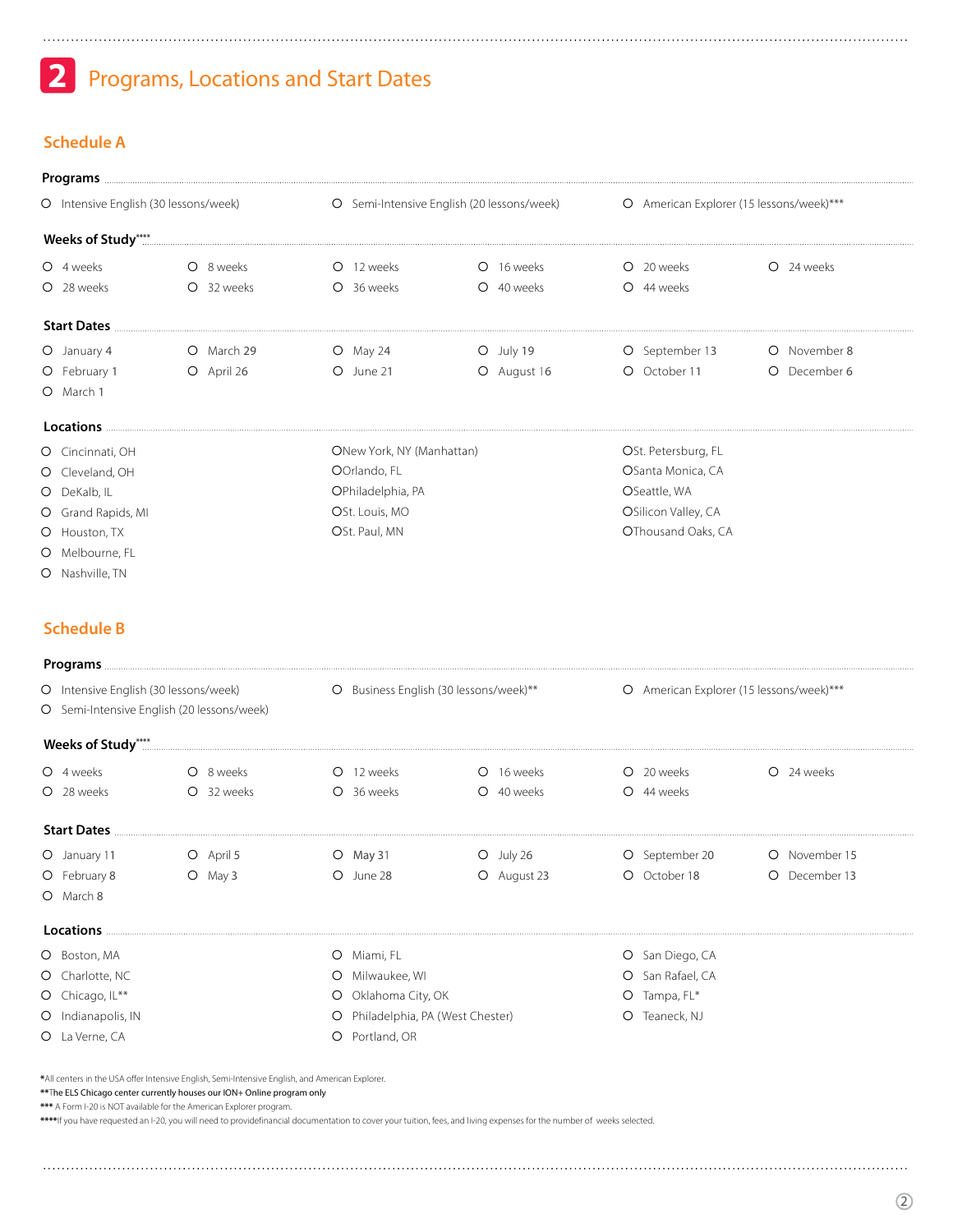Centers and Accommodations **3**

#### **Schedule A**

#### **Weeks of Housing\***

| O 4 weeks | O 8 weeks                   | O 12 weeks | O 16 weeks | O 20 weeks | O 24 weeks |
|-----------|-----------------------------|------------|------------|------------|------------|
| O Other   | O I do not need ELS housing |            |            |            |            |

\*Must not exceed number of weeks of booked study. A prepayment of 4 weeks housing is required to confirm your reservation.

|                       | <b>CHOOSE ONE HOUSING OPTION</b>                         |                                                                                                                                                                                                                |                                                                           |  |  |  |
|-----------------------|----------------------------------------------------------|----------------------------------------------------------------------------------------------------------------------------------------------------------------------------------------------------------------|---------------------------------------------------------------------------|--|--|--|
| <b>LOCATION</b>       | <b>ON-CAMPUS STUDENT RESIDENCE</b><br>(select room type) | <b>OFF-CAMPUS STUDENT RESIDENCE</b><br>(select room type)                                                                                                                                                      | <b>HOMESTAY</b> (If selected, please see section 4)<br>(select room type) |  |  |  |
| Cincinnati            | O Single<br>O Double                                     | X                                                                                                                                                                                                              | O Single                                                                  |  |  |  |
| Cleveland             | X                                                        | O Double Deluxe                                                                                                                                                                                                | O Single                                                                  |  |  |  |
| <b>DeKalb</b>         | O Double                                                 | X                                                                                                                                                                                                              | O Single                                                                  |  |  |  |
| <b>Grand Rapids</b>   | O Single<br>O Single Deluxe                              | X                                                                                                                                                                                                              | O Single                                                                  |  |  |  |
| Houston               | X                                                        | O Double Deluxe                                                                                                                                                                                                | O Single                                                                  |  |  |  |
| Melbourne             | O Double                                                 | X                                                                                                                                                                                                              | O Single                                                                  |  |  |  |
| Nashville             | X                                                        | O Single                                                                                                                                                                                                       | O Single                                                                  |  |  |  |
| New York - Manhattan  | X                                                        | X                                                                                                                                                                                                              | O Single, Inside Manhattan<br>O Single, Outside Manhattan                 |  |  |  |
| Orlando               | X                                                        | O Single<br>O Double                                                                                                                                                                                           | O Single                                                                  |  |  |  |
| Philadelphia          | Double Deluxe<br>O                                       | X                                                                                                                                                                                                              | O Single                                                                  |  |  |  |
| St. Paul              | O Single                                                 | $\times$                                                                                                                                                                                                       | O Single                                                                  |  |  |  |
| St. Louis             | O Double                                                 | $\chi$                                                                                                                                                                                                         | O Single                                                                  |  |  |  |
| St. Petersburg        | O Double Deluxe                                          | $\times$                                                                                                                                                                                                       | O Single                                                                  |  |  |  |
| Santa Monica          | X                                                        | O Single<br>Double Deluxe<br>$\circ$                                                                                                                                                                           | O Single                                                                  |  |  |  |
| Seattle <sup>H</sup>  | X                                                        | O Single, American Hotel<br>O Double, American Hotel<br>O Single Deluxe, Vermont Inn                                                                                                                           | O Single                                                                  |  |  |  |
| <b>Silicon Valley</b> | X                                                        | O Single at Galvez Student Residence<br>O Single Deluxe at Galvez Student<br>Residence<br>O Double at Galvez Student Residence<br>Double at Park Circle Apartments<br>$\circ$<br>O Single at Hanford Residence | O Single                                                                  |  |  |  |
| <b>Thousand Oaks</b>  | Double (males only)<br>O<br>Single (females only)<br>O   | X                                                                                                                                                                                                              | O Single                                                                  |  |  |  |

<sup>H</sup> Off-campus student residence bookings are handled through ELS and payments are direct to the housing provider.<br>Prices are subject to change, and special deposits and cancellation policies may apply. Please see Prices a x=Not applicable

Housing and room type availability is subject to change.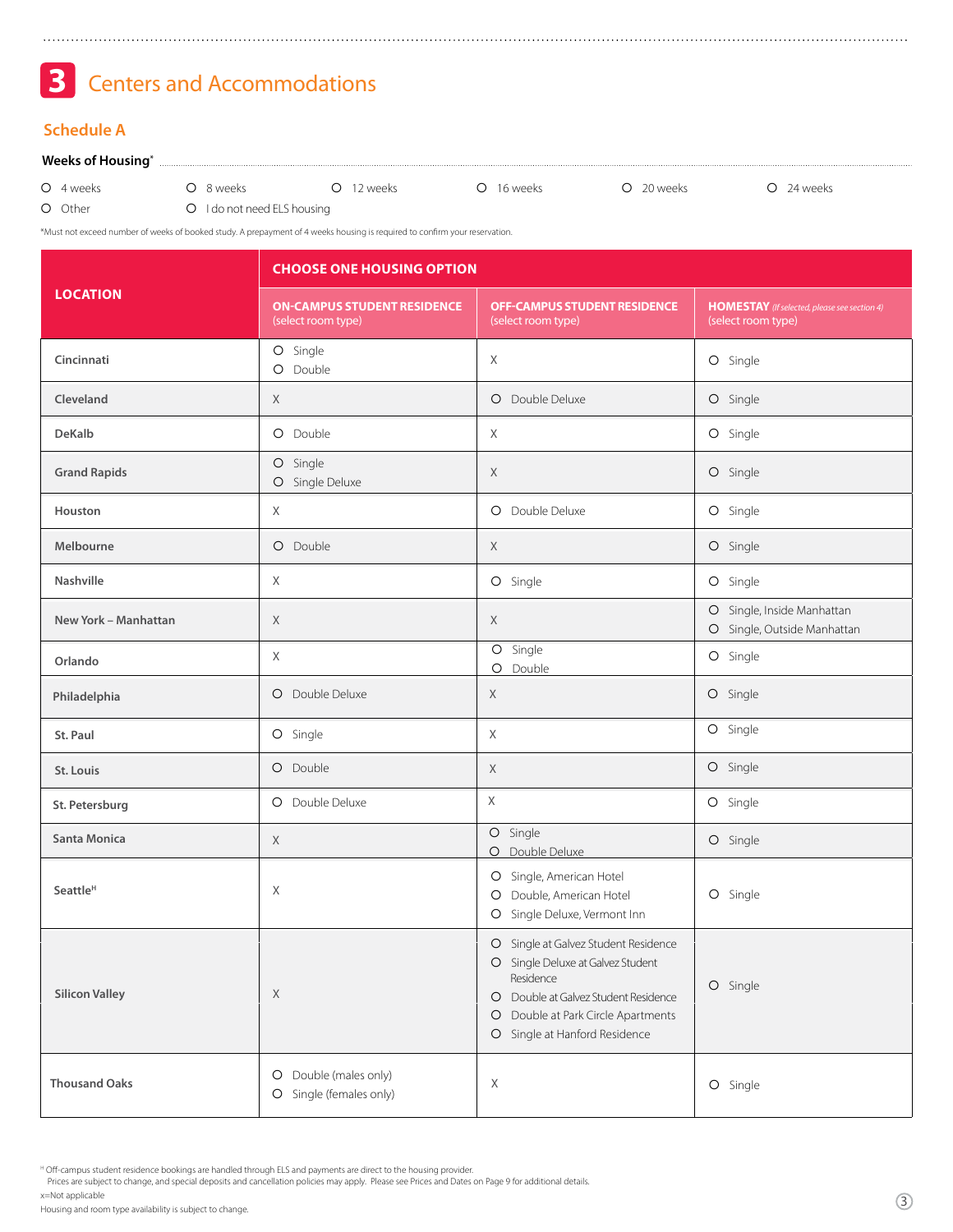### **Schedule B**

#### **Weeks of Housing\***

4 weeks

O Other

O 8 weeks

O 12 weeks C 16 weeks C 20 weeks O 24 weeks

O I do not need ELS housing

\*Must not exceed number of weeks of booked study. A prepayment of 4 weeks housing is required to confirm your reservation.

|                             | <b>CHOOSE ONE HOUSING OPTION</b>                         |                                                                                                      |                                                                    |  |  |  |
|-----------------------------|----------------------------------------------------------|------------------------------------------------------------------------------------------------------|--------------------------------------------------------------------|--|--|--|
| <b>LOCATION</b>             | <b>ON-CAMPUS STUDENT RESIDENCE</b><br>(select room type) | <b>OFF-CAMPUS STUDENT RESIDENCE</b><br>(select room type)                                            | HOMESTAY (If selected, please see section 4)<br>(select room type) |  |  |  |
| <b>Boston</b>               | X                                                        | O Single<br>O Double                                                                                 | O Single                                                           |  |  |  |
| Charlotte                   | X                                                        | $\mathsf X$                                                                                          | O Single                                                           |  |  |  |
| Chicago                     | $\chi$                                                   | O Single<br>$\bigcirc$<br>Single Deluxe                                                              | O Single                                                           |  |  |  |
| Indianapolis                | $\chi$                                                   | X                                                                                                    | O Single                                                           |  |  |  |
| La Verne                    | O Double                                                 | X                                                                                                    | O Single                                                           |  |  |  |
| Miami                       | O Double                                                 | $\mathsf X$                                                                                          | O Single                                                           |  |  |  |
| Milwaukee <sup>H</sup>      | $\chi$                                                   | O Single                                                                                             | O Single                                                           |  |  |  |
| Oklahoma City               | O Single<br>O Double                                     | $\mathsf X$                                                                                          | O Single                                                           |  |  |  |
| Philadelphia - West Chester | O Double                                                 | $\chi$                                                                                               | O Single                                                           |  |  |  |
| Portland                    | O Single                                                 | $\mathsf X$                                                                                          | O Single                                                           |  |  |  |
| San Diego                   | X                                                        | $\bigcirc$<br>Single<br>Single Deluxe<br>$\circ$<br>$\bigcirc$<br>Double<br>Double Deluxe<br>$\circ$ | O Single                                                           |  |  |  |
| <b>San Francisco</b>        | X                                                        | O Single<br>O Double<br>O Double Deluxe (females only)<br>O Triple                                   | O Single                                                           |  |  |  |
| Tampa                       | $\chi$                                                   | X                                                                                                    | O Single                                                           |  |  |  |
| <b>Teaneck</b>              | O Double (summer)<br>O Double (academic year)            | X                                                                                                    | O Single                                                           |  |  |  |

<sup>H</sup> Off-campus student residence bookings are handled through ELS and payments are direct to the housing provider.<br>Prices are subject to change, and special deposits and cancellation policies may apply. Please see Prices a

x=Not applicable

Housing and room type availability is subject to change.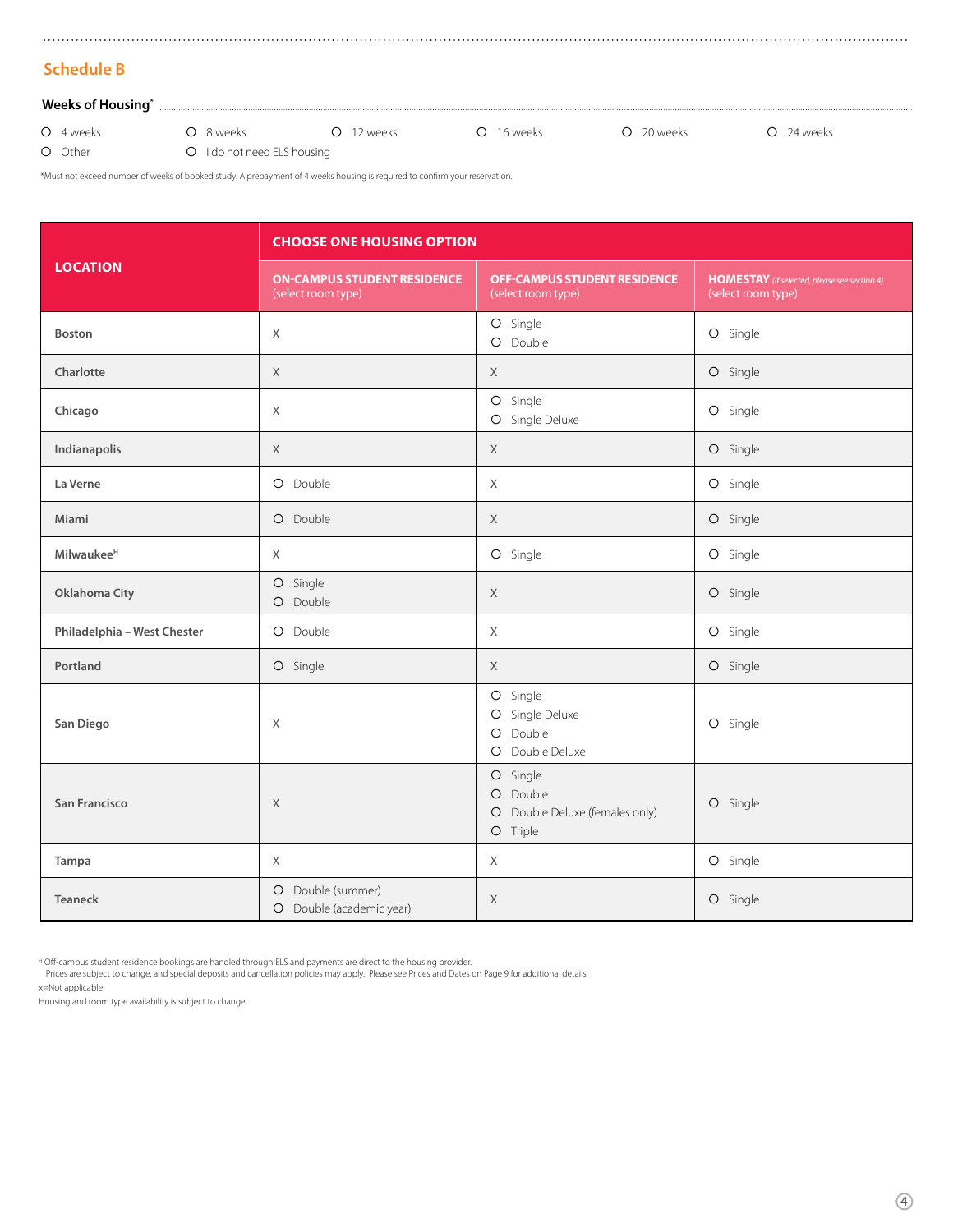## **4** Homestay Accommodations

| Will you accept children under age 6 in the home? $O$ Yes |       | $O$ No |
|-----------------------------------------------------------|-------|--------|
| Do you smoke?                                             | O Yes | O No   |
| Will you accept a host that permits smoking?              | O Yes | O No   |
| Do you drink alcoholic beverages?                         | O Yes | O No   |
| Will you accept a host that permits alcohol?              | O Yes | $O$ No |

| Will you accept a host with a dog?               | O Yes | O No   |
|--------------------------------------------------|-------|--------|
| Will you accept a host with a cat?               | O Yes | $O$ No |
| Will you accept a host with other pets?          | O Yes | O No   |
| Do you have any medical conditions or allergies? | O Yes | $O$ No |
| Do you have any dietary restrictions?            | O Yes | $O$ No |

Please tell your host about yourself:

**5** Visa Information

| Do you need a Form I-20?* | O Yes O No         |  |                 |
|---------------------------|--------------------|--|-----------------|
| If YES, do you need:      | O Initial I-20? or |  | O Transfer I-20 |

If a transfer is needed, please provide the name of the institution from where you are transferring:

Please list any dependents (spouse or child) who will travel with you to the USA and require an F-2 visa. (If listing more than TWO, please include a separate page.)

| Family Name                                                                                                                                                                                                                                 | First Name                                                               |                                                                                                                                               | Family Name                        |                  | First Name          |
|---------------------------------------------------------------------------------------------------------------------------------------------------------------------------------------------------------------------------------------------|--------------------------------------------------------------------------|-----------------------------------------------------------------------------------------------------------------------------------------------|------------------------------------|------------------|---------------------|
| Middle Name                                                                                                                                                                                                                                 | Gender                                                                   |                                                                                                                                               | Middle Name                        | Gender           |                     |
| Date of Birth                                                                                                                                                                                                                               | Country of Birth                                                         | City of Birth                                                                                                                                 | Date of Birth                      | Country of Birth | City of Birth       |
| Country of Citizenship                                                                                                                                                                                                                      |                                                                          | Relation to Student                                                                                                                           | Country of Citizenship             |                  | Relation to Student |
| * Form I-20 is NOT available for the American Explorer program.                                                                                                                                                                             |                                                                          | Please provide a copy of your biographical page from your passport, plus a copy of the biographical page from the passport of each dependent. |                                    |                  |                     |
|                                                                                                                                                                                                                                             | <b>Additional Services</b>                                               |                                                                                                                                               |                                    |                  |                     |
|                                                                                                                                                                                                                                             | Would you like ELS to arrange airport pickup service upon your arrival?* |                                                                                                                                               | O Yes                              | $O$ No           |                     |
| All ELS students must have health insurance valid in the U.S.A. If you cannot<br>provide proof of your own insurance in English, you must enroll in the ELS Student<br>Health Plan. Would you like to purchase the ELS Student Health Plan? |                                                                          |                                                                                                                                               | O Yes (\$164 per four-week course) |                  |                     |
|                                                                                                                                                                                                                                             | * See 2021 Prices and Dates for the fee for the center you selected.     |                                                                                                                                               |                                    |                  |                     |
|                                                                                                                                                                                                                                             | <b>Academic Goals</b>                                                    |                                                                                                                                               |                                    |                  |                     |
|                                                                                                                                                                                                                                             |                                                                          | Do you plan on attending a US university or college after studying English at ELS?                                                            | O Yes                              | $O$ No           |                     |
|                                                                                                                                                                                                                                             | If no, what is your goal for learning English with ELS?                  |                                                                                                                                               |                                    |                  |                     |
|                                                                                                                                                                                                                                             |                                                                          | If you answered yes, have you already been accepted to a US institution?                                                                      | O Yes                              | $O$ No           |                     |

If you answered yes, please write the name of the university or college where you have been accepted:

Additionally, please provide a copy of the acceptance letter, if available, with your application.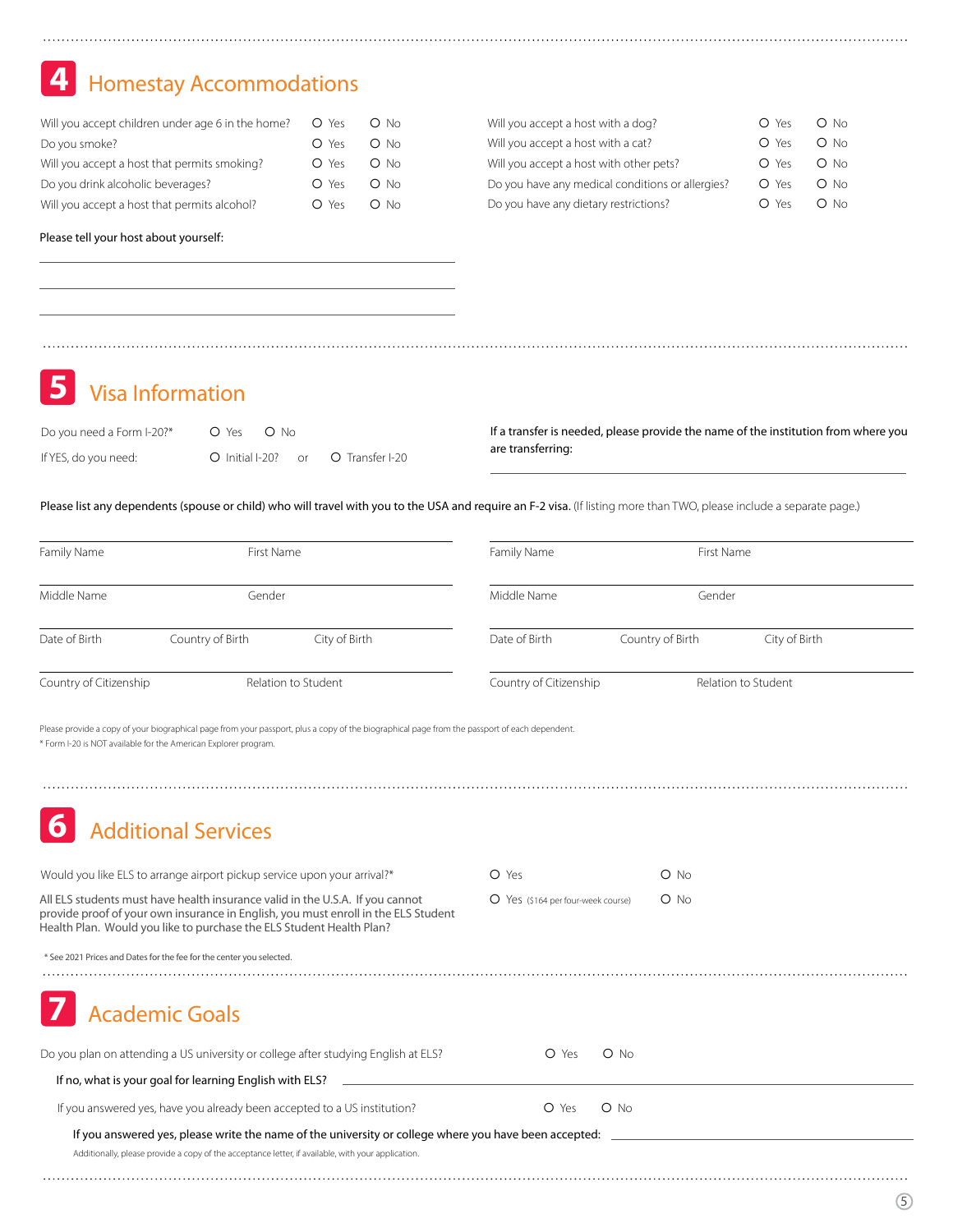## **8** Emergency Contact

#### **Please provide contact information for a person ELS can reach in case of an emergency.**

| Family Name                       | First Name     | Middle Name | Relationship |  |
|-----------------------------------|----------------|-------------|--------------|--|
| <b>Street Address</b>             |                |             |              |  |
| City                              | State/Province | Country     | Postal Code  |  |
| Telephone (country and city code) | Email          |             |              |  |

#### **9** Financial and Health Statement / Information Release

I understand that my expenses (excluding personal miscellaneous expenses) per session while studying at ELS Language Centers will be as indicated in the application and important information addendum. I agree to accept full responsibility for these expenses. I have also read and understand the ELS cancellation and refund policy. I agree to accept full responsibility for my actions while participating in the program and any rela activities (including excursions and/or internships) and agree to assume all risk of harm arising from my participation, unless caused by ELS's negligence.

I hereby agree that ELS shall have the right, in its sole discretion, to terminate my attendance in any ELS program of study and to insist that I return to my country of origin within 24 hours of such termination by ELS. B his or her signature below, my parent or quardian agrees to ensure that any minor under the age of 18 enrolled hereunder shall be returned to his or her country of origin within 24 hours of notification from ELS that the student's attendance in an ELS program has been terminated.

In case of illness and/or injury, permission is granted to any appropriate medical center to examine or treat and make necessary referrals to outside physicians as indicated. Permission is also granted to release informati regarding my health to other designated individuals. I authorize ELS Language Centers to release information regarding my studies to my guardian or sponsoring agency. I further authorize ELS Language Centers to release my ELS academic records to any colleges or universities to which I apply. I understand that I have the right to review my official ELS student record.

I hereby grant ELS Language Centers and its subsidiaries, associated companies, and licensees, permission to photograph, record, and videotape me while attending ELS Language Centers or activities conducted by ELS Language Centers. I understand that ELS Language Centers will own the still photographs and/or video footage in which I appear and have the unrestricted right to publish such photographs and use such video in any ELS Language Centers sales literature, on the ELS Language Centers website and in any other ELS Language Centers material, and shall have the right to license others to do the same. I further understand that this grant is intended to be worldwide in scope and to apply to all media now existing or hereafter developed.

I understand that ELS shall not release my information, except as described above, to anyone or any organization or entity, outside of its subsidiaries and associated companies and licensees, without my written consent.

| "      |                                                              |      |
|--------|--------------------------------------------------------------|------|
|        | Signature of Applicant                                       | Date |
| V<br>∧ |                                                              |      |
|        | Signature of Parent or Guardian if Applicant is under age 18 | Date |
|        |                                                              |      |

## **10** Payment Information

All payments must be made in **US dollars**. Do not send cash. ELS accepts payment by money order, check (drawn on a US bank), travelers checks, and credit cards.

#### Payment Worksheet

| Application Fee:             | (5180)                                               |
|------------------------------|------------------------------------------------------|
| Tution Payment:              | See 2021 Prices and Dates document for details.      |
| Housing Reservation Payment: | See 2021 Prices and Dates document for details.      |
| Airport Pick-Up Fee*:        | See 2021 Prices and Dates document for details.      |
| Express Mail Fee**:          | (\$110 international service; \$65 domestic service) |
| Total Fees Due:              | (includes application fee)                           |

\* If requested

\*\* If a Form I-20 is requested

Balance of fees must be paid before or upon arrival at center along with a \$105 non-refundable materials and technology fee plus a \$50 facilities fee for each four-week course for eligible programs.

Would you like to pay by credit card? Contact admissions@els.edu and a member of the Admissions team will send a link to secure payment options.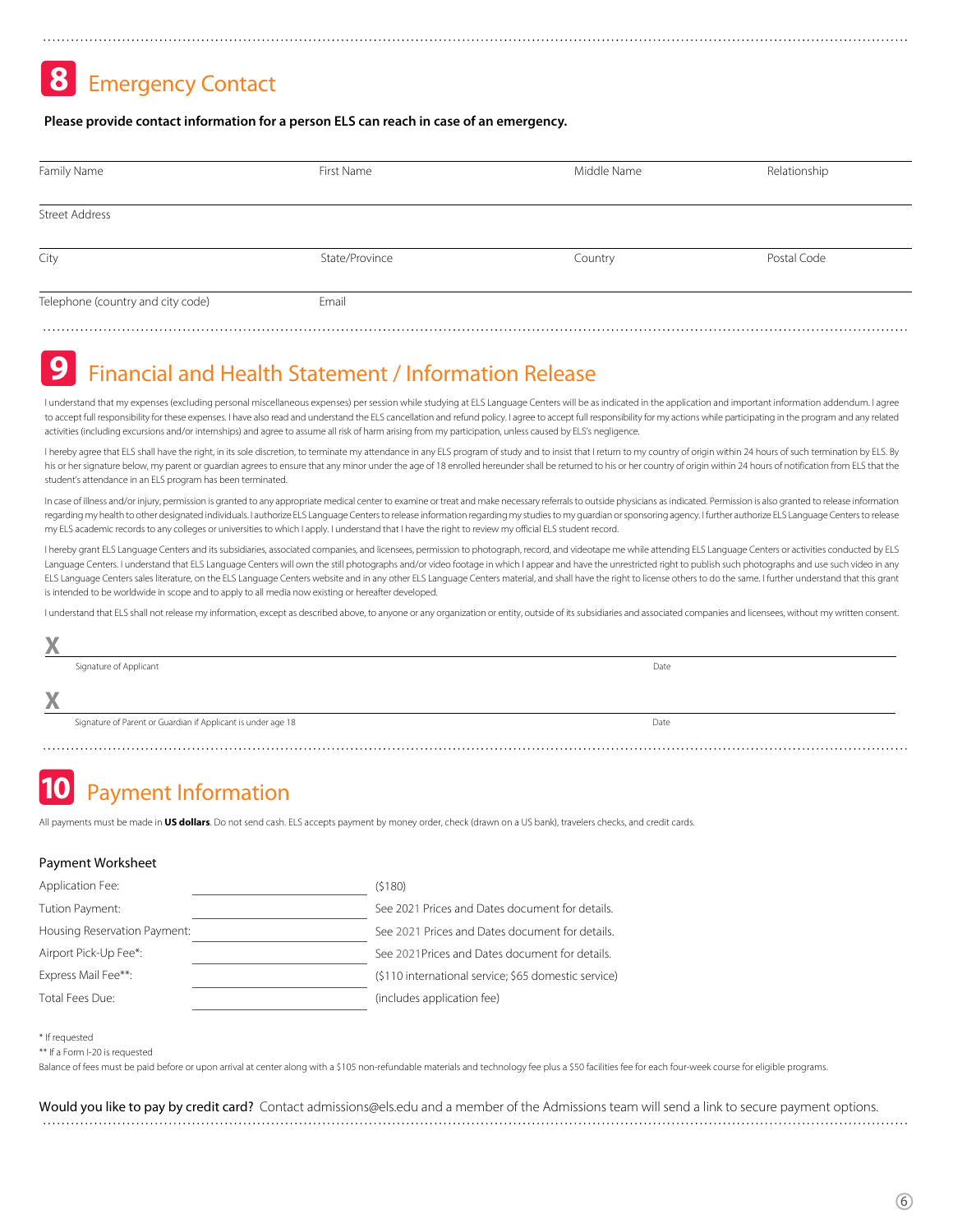# **2021 Important Information**

#### **Enrollment Eligibility**

To enroll at ELS, you must meet the following requirements:

1) Meet the age requirement for the center where you will be studying (see 2021 Prices and Dates)

- 2) Send the signed and completed application form
- 3) Pay the ELS application fee
- 4) Make the ELS tuition prepayment (see 2021 Prices and Dates)
- 5) Submit your financial certification in English, if requesting a Form I-20

#### **Acceptance**

Once ELS receives your application materials and fees and you are accepted, ELS will send you a Form I-20 (certificate of eligibility), if requested, and instructions to view your acceptance information online. The website will give you more information about your next steps, including your arrival at ELS in the U.S.A. and how to apply for a student (F-1) visa.

#### **Program Entry Requirements**

Intensive English, Semi-Intensive English, and American Explorer are available to students of all levels.

#### **Business English**

An ELS Level 106 (high intermediate) minimum proficiency i s r equired. P roof o f proficiency may be submitted in the form of a score of 46 on the TOEFL iBT®, 453 on the TOEFL pBT®, 550 on the TOEIC or IELTS™ Band 4.0.

#### **Arrival and Departure**

At all locations, ELS asks you to arrive the Sunday before your classes are to begin and depart on Saturday after your classes end. On your first Monday at ELS, you will register for your program. You will then attend an orientation for newly arriving students. Your center will contact you a few weeks prior to your session start date to schedule a placement test and evaluation interview so ELS can place you in the most appropriate level.

#### **Registration and Payment of Fees**

On the first Monday of your program, you will need to arrive at your center to complete registration for your program.

#### **Please bring the following items with you:**

- Passport
- A copy of your Form I-20
- Funds to pay all remaining fees at ELS
- Completed health form (if applicable)
- Proof of medical insurance (if not purchased through ELS)

**All fees are to be paid in full for your entire course of study when you register.** ELS works with many counseling agents around the world who can provide you with information and assistance. Select ELS agents are authorized to collect monies on behalf of ELS. If the agent who assists you has such an arrangement with ELS, any refund for which you may be eligible may be coordinated with this agent.

#### **Instructional Hours**

The Intensive English and Business English programs consist of the equivalent of 30 instructional lessons per week (six and a half lessons per day Monday through Thursday, and four lessons on Friday). The Semi-Intensive program consists of 20 instructional lessons per week (four lessons per day Monday through Friday). The American Explorer program consists of 15 instructional lessons per week (three lessons per day Monday through Friday). The first day of each four-week course may be devoted to placement and evaluation, registration, and other non-instructional activities. The last day of each four-week course may be devoted to graduation ceremonies and non-instructional activities.

#### **Attendance**

Because ELS would like you to get the maximum benefit from your p rogram, you will be expected to attend classes full-time. If you have excessive absences from any combination of classes in any session, you will fail the level unless you make up the work missed and are able to demonstrate mastery of the material covered. More than 18 absences in a four-week course from lesson hours in the Intensive English program or 12 or more absences in the Semi-Intensive program could cause you to fail your level. Students are eligible to take a four-week break in study after 16 consecutive weeks of study. Advance written notice is required.

#### **Center Hours**

All centers are open from 8 a.m. to 5 p.m. Monday through Friday, except on national holidays as listed below. If a holiday falls on a registration Monday, the Center will be open for newly arriving students, even though no classes will be held on that day.

#### **2021 Holidays**

No classes will be held, and ELS Centers will be closed on the following U.S. holidays:

| Martin Luther King Day January 18 |  |
|-----------------------------------|--|
| Presidents'Day February 15        |  |
|                                   |  |
| Memorial Day May 31               |  |

### ELS Language Center Fees

#### **Currency**

All fees are listed in U.S. dollars.

#### **Application Fee**

A non-refundable \$180 application fee is required with your completed application in order to process your enrollment.

#### **Tuition Fee**

Tuition fees are as listed in the 2021 Prices and Dates document. You must pay the tuition for all booked weeks before starting your program at ELS.

#### **Facility Fee**

The \$50 Facility Fee is assessed per four weeks for all students at campusbased centers. This fee is used to cover the student's access to facilities on campus. The available facilities will vary by location but often include the library, fitness center, and parking. The Facility Fee is required by all ELS centers except: Boston, Indianapolis, New York - Manhattan, Orlando, San Diego, Santa Monica, Seattle, Silicon Valley. This fee is non-refundable.

#### **Student Health Plan Fee**

All ELS students must have medical insurance. The Student Health Plan is offered to ELS students at a non-refundable fee of \$164 per four-week course.

#### **Housing Reservation Payment**

Housing is optional. Four weeks of housing fees are required to confirm reservation. Fees by center are listed on the 2021 Prices and Dates document.

#### **Airport Pick-Up Fee**

Airport pickup is optional. Fees by center are listed on the 2021 Prices and Dates document.

#### **Materials andTechnology Fee**

Each Student pays a non-refundable materials and technology fee of \$105 at the beginning of each four-week course.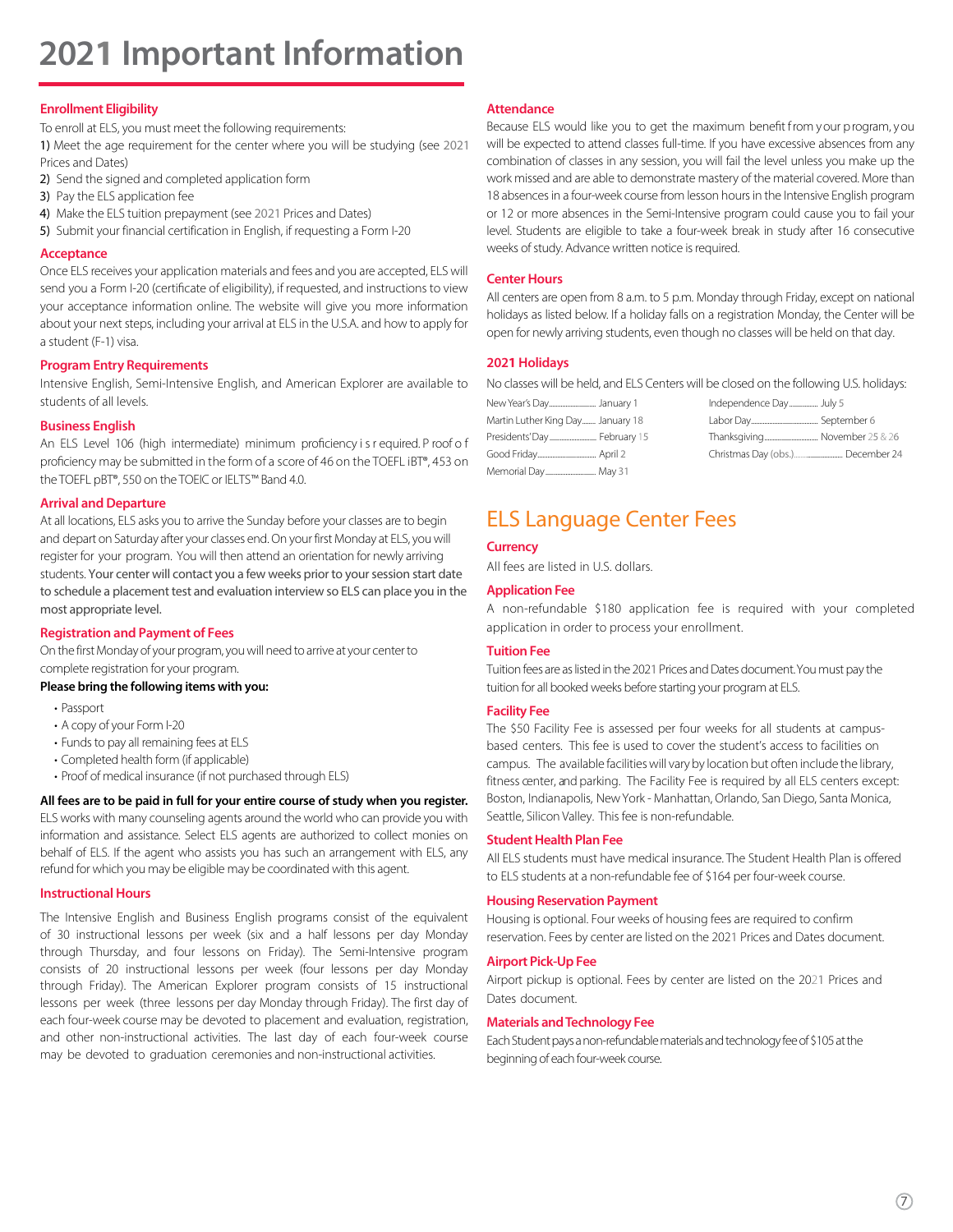### Cancellation and Refund Policy

#### **Tuition and Fees**

If ELS does not accept your application, ELS will refund you the application fee, as well as any tuition collected. Tuition payment for your entire booked course is required prior to attendance and is subject to the cancellation and refund policies stated below.

#### **Tuition and Fees Cancellation Policy\***

If ELS accepts your application, but you cancel your booked course, the application fee will not be refunded. However, should you cancel your booked course, you may apply your application fee toward a new course for up to 12 months after your initially scheduled start-date.

If your visa application is rejected or you cancel your booked course prior to the start date and you have not entered the U.S.A. on a student visa sponsored by ELS, ELS will refund all tuition and fees (except the application fee and express mail fee).

If you enter the U.S.A. on a student visa sponsored by ELS and cancel your booked course or do not report for class, ELS will retain the first four weeks of tuition as a non-refundable fee if you have a booked course of four or eight weeks. If you have a booked course of 12 weeks or more, ELS will retain the first six weeks of tuition as a non-refundable fee.

#### **Tuition and Fees Refund Policy\***

**Standard Programs** (Intensive English, Semi-Intensive English, American Explorer, Business English)

If you withdraw during the first four weeks of your booked course, ELS will retain the first four weeks of tuition and fees as a non-refundable fee. You will be eligible for a prorated tuition refund on any remaining weeks of your booked course. This refund will be calculated by week based on the weekly price for the actual length of study.

If you withdraw after the first four weeks of your booked course and have not completed at least 50% of your booked course, you will be eligible for a prorated tuition refund. This refund will be calculated from your last recorded day of attendance and will be calculated by week based on the weekly price for your actual length of study. ELS counts any part of the week that you studied as a full week of attendance for refund calculations.

If you withdraw after completing at least 50% of your booked course, you will not be eligible for a refund.

If you extend the length of your booked course and withdraw from the course before completing 50% of the extended portion of your booked course, you will be eligible for a prorated tuition refund of the booked extension. This refund will be calculated from your last recorded day of attendance and will be calculated by week based on the weekly price for the actual length of your extended study. ELS counts any part of the week that you studied as a full week of attendance for refund calculations.

If you extend the length of your booked course and you have completed 50% or more of the extended portion of the booked course, you will not be eligible for a refund.

#### **Program Changes**

There is a one-time \$150 program change fee if you change your enrollment from the Intensive English program to the Semi- Intensive or American Explorer program after your first four weeks of enrollment. No program changes are permitted within the first four weeks of a booked course.

#### **Housing Cancellation and Refund Policy**

If canceled within 28 days, \$300 is retained for each 4-week session canceled less than 28 days in advance. For housing paid directly to the provider, cancellation within 28 days of a reserved session results in forfeiture of full payment for that session. Note: Please view ELS New York - Manhattan's cancellation policies below.

#### **All Refunds**

Refunds will be made within 30 calendar days of your notice of cancellation or withdrawal from the program. ELS follows all applicable state and federal regulations, including those related to student refunds.

All refunds are processed in the same method in which payment was originally received.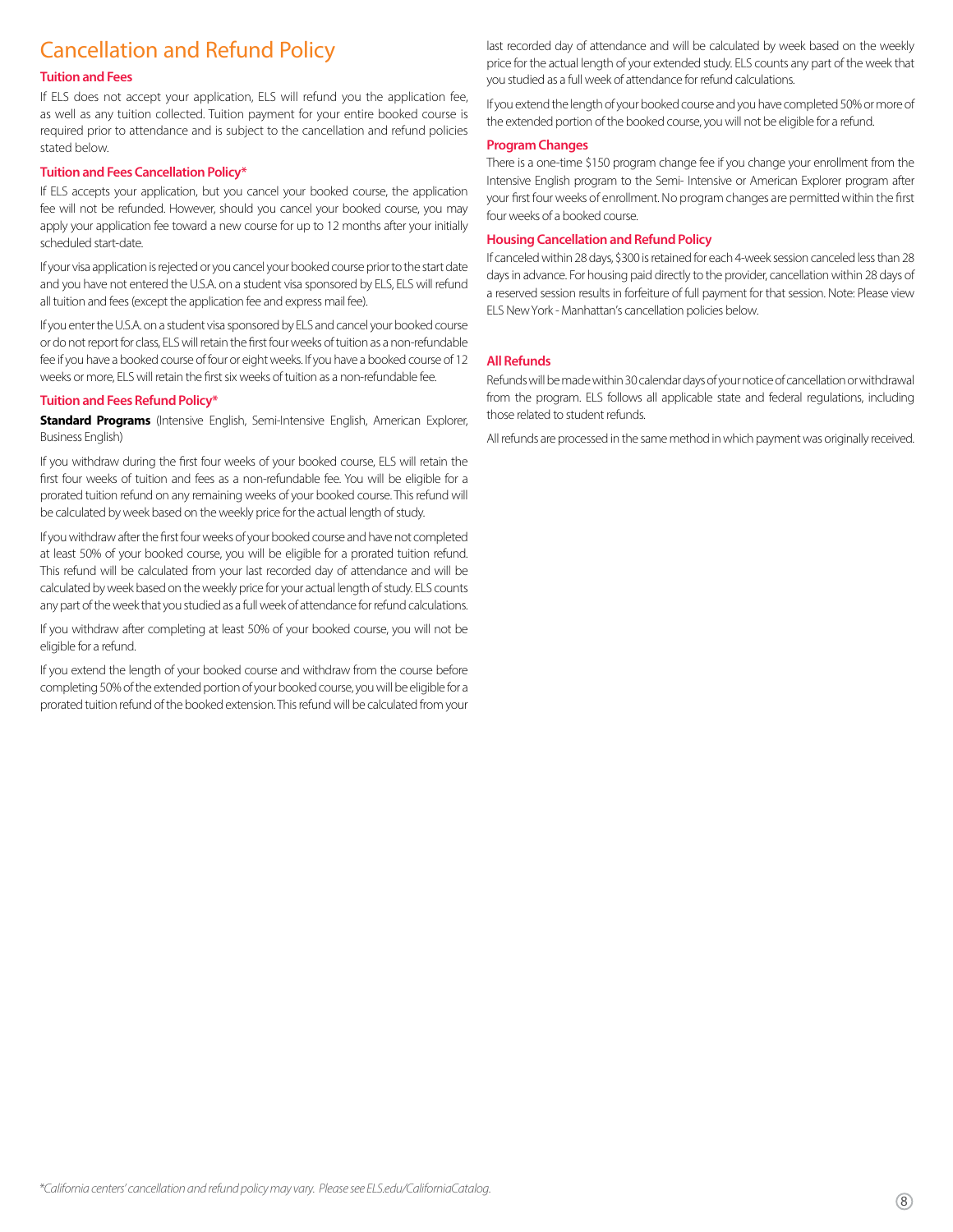#### **Currency**

All fees are listed in U.S. dollars.

#### **Application Fee**

A non-refundable \$180 application fee is required with your completed application in order to process your enrollment.

#### **Tuition Fee**

Tuition fees are as listed below. You must pay the tuition for the entire booked course before starting your program at ELS. A tuition deposit of four weeks is required for courses of four and eight weeks, and a tuition deposit of six weeks is required for courses of 12 or more weeks.

#### **Housing Key / Damage Deposit**

ELS Boston's ESL Townhouse requires a one-time non-refundable \$200 move-in fee and \$200 refundable damage deposit upon arrival. ELS San Diego's Vantaggio Suites requires a \$500 refundable deposit paid in cash upon arrival.

#### **Housing Cancellation and Refund Policy**

If canceled within 28 days, \$300 is retained for each 4-week session canceled less than 28 days in advance. For housing paid directly to the provider, cancellation within 28 days of a reserved session results in forfeiture of full payment for that session.

#### **Student Health Plan Fee**

All ELS students must have medical insurance coverage while in the U.S.A. If you cannot provide evidence of sufficient coverage, in English, for medical expenses incurred while studying in the U.S.A., you must purchase the ELS Student Health Plan. The Student Health Plan is offered to ELS students at a non-refundable fee of \$164 per four-week course. You will receive additional information about the Student Health Plan when you arrive at the center.

#### **Facility Fee**

The \$50 Facility Fee is assessed per four weeks for all students at campus-based centers. This fee is used to cover the student's access to facilities on campus. The available facilities will vary by location but often include the library, fitness center, and parking. The Facility Fee is required by all ELS centers except: Boston, Indianapolis, New York - Manhattan, Orlando, San Diego, Santa Monica, Seattle, Silicon Valley. This fee is non-refundable.

#### **Airport Pickup Fee**

If you would like ELS to arrange airport pickup upon your arrival, please indicate this under question six of the application form. The fees, by center, are listed on the following pages of this document.

#### **Materials andTechnology Fee**

ELS, a leading English provider, offers you a unique curriculum that includes exclusiveproprietary textbooks and materials, as well as state-of-the-art Language Technology Centers. ELS will give you the appropriate textbooks and materials for each level you attend. Each student pays a non-refundable materials and technology fee of \$105 at the beginning of each four-week course attended.

| <b>DESCRIPTION</b>                                     | PRICING                                       |  |  |  |  |  |
|--------------------------------------------------------|-----------------------------------------------|--|--|--|--|--|
| <b>Application Fee</b><br>(one time)                   | \$180                                         |  |  |  |  |  |
| <b>Express Mail Fee</b>                                | International \$110<br>US/Domestic \$65       |  |  |  |  |  |
| <b>Health Insurance</b><br>(per 4 week course)         | \$164                                         |  |  |  |  |  |
| <b>Materials and Technology</b><br>(per 4 week course) | \$105                                         |  |  |  |  |  |
| <b>Facility Fee</b><br>(per 4 week course)             | \$50 (for select centers<br>- see note above) |  |  |  |  |  |

### General Fees **Exercise Services** Program Prices for a Four-Week Course

| <b>PROGRAM</b>           | <b>LESSONS</b><br>per week | Number of<br><b>WEEKS</b> | <b>TUITION</b> |
|--------------------------|----------------------------|---------------------------|----------------|
| <b>Intensive English</b> | 30                         | $\overline{4}$            | \$1,984        |
| Semi-Intensive English   | 20                         | 4                         | \$1,520        |
| <b>Business English</b>  | 30                         | 4                         | \$1,812        |
| <b>American Explorer</b> | 15                         | 4                         | \$1,456        |

### 2021 Tuition by Program

All tuition for the booked course must be paid prior to class attendance.

| <b>PROGRAM</b>         | <b>PROGRAM LENGTH (WEEKS)</b> |         |         |         |         |          |          |          |          |          |          |          |  |
|------------------------|-------------------------------|---------|---------|---------|---------|----------|----------|----------|----------|----------|----------|----------|--|
|                        |                               | 8       | 12      | 16      | 20      | 24       | 28       | 32       | 36       | 40       | 44       | 48       |  |
| Intensive English      | \$1,984                       | \$3,968 | \$5,640 | \$7,520 | \$8,920 | \$10,704 | \$11,788 | \$13,472 | \$15,156 | \$16,840 | \$18,524 | \$20,208 |  |
| Semi-Intensive English | \$1,520                       | \$3,040 | \$4,332 | \$5,776 | \$6,840 | \$8,208  | \$9,016  | \$10,304 | \$11,592 | \$12,880 | \$14,168 | \$15,456 |  |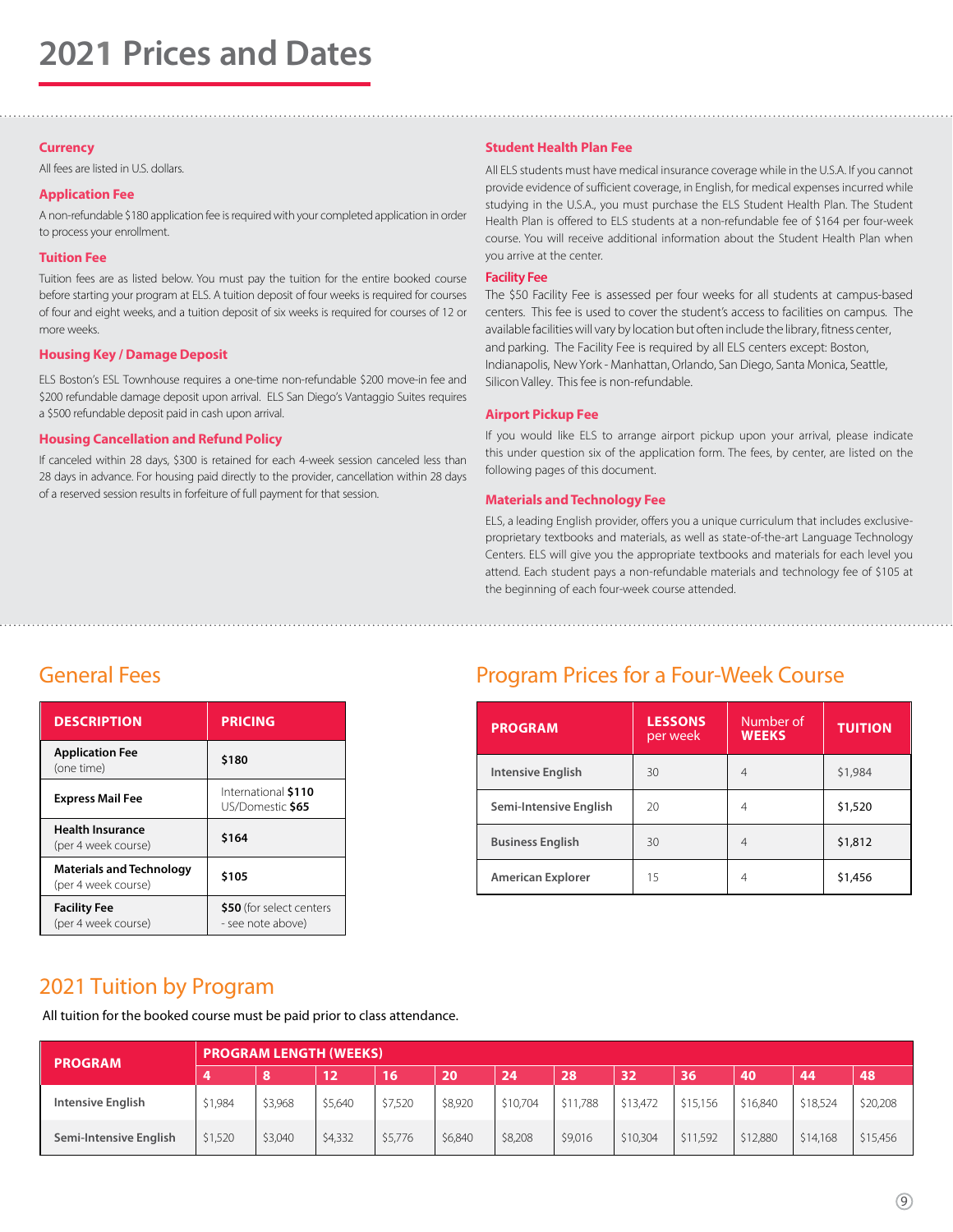# **2021 Housing and Airport Pick-up Fees**

### Schedule A

| -------                                  |                      |                                           |                                    |                |             |                                                                                         |                                     |                                            |                |                            |                      |                 |             |                         |                                 |
|------------------------------------------|----------------------|-------------------------------------------|------------------------------------|----------------|-------------|-----------------------------------------------------------------------------------------|-------------------------------------|--------------------------------------------|----------------|----------------------------|----------------------|-----------------|-------------|-------------------------|---------------------------------|
| <b>CENTERS</b>                           | Price per Four Weeks | Occupancy                                 | Availability                       | Meals per Week | Minimum Age | Price per Four Weeks                                                                    | Occupancy                           | <b>Availability</b>                        | Meals per Week | Minimum Age                | Price per Four Weeks | Meals per Week  | Minimum Age | Airport Pickup          | Airport Code                    |
|                                          |                      |                                           | <b>ON-CAMPUS STUDENT RESIDENCE</b> |                |             |                                                                                         | <b>OFF-CAMPUS STUDENT RESIDENCE</b> |                                            |                |                            |                      | <b>HOMESTAY</b> |             |                         |                                 |
| Cincinnati, Ohio                         | \$1,132<br>\$1,132   | S<br>D                                    | All<br>All                         | $\mathsf X$    | 18<br>18    | Χ                                                                                       | Χ                                   | X                                          | Χ              | X                          | \$1,020              | 14              | 18          | \$130                   | CVG                             |
| Cleveland, Ohio                          | X                    | X                                         | X                                  | $\times$       | $\times$    | \$940                                                                                   | DD                                  | All                                        | X              | 18                         | \$1,000              | 14              | 16          | \$90                    | <b>CLE</b>                      |
| DelKalb, Illinois                        | \$832                | D                                         | All                                | $\times$       | 18          | X                                                                                       | X                                   | $\times$                                   | X              | X                          | \$980                | 14              | 18          | \$200<br>\$180          | <b>MDW</b><br><b>ORD</b>        |
| <b>Grand Rapids, Michigan</b>            | \$912<br>\$1,072     | S<br>SD                                   | All<br>All                         | X              | 18<br>18    | X                                                                                       | X                                   | $\times$                                   | X              | X                          | \$952                | 16              | 14          | \$95                    | GRR                             |
| Houston, Texas                           | X                    | X                                         | X                                  | $\times$       | X           | \$900                                                                                   | DD                                  | All                                        | X              | 18                         | \$1,052              | 14              | 16          | \$145<br>\$145          | HOU<br>IAH                      |
| Melbourne, Florida                       | \$1,432              | D                                         | All                                | 19             | 18          | X                                                                                       | Χ                                   | $\mathsf X$                                | Χ              | X                          | \$1,012              | 14              | 14          | \$190                   | <b>MCO</b>                      |
| Nashville, Tennessee                     | $\times$             | X                                         | $\times$                           | $\mathsf X$    | $\times$    | \$680                                                                                   | S                                   | All                                        | X              | 18                         | \$800                | 14              | 16          | \$145                   | <b>BNA</b>                      |
| New York (Manhattan),<br><b>New York</b> | X                    | X                                         | X                                  | $\times$       | Χ           | \$1900 <sup>+</sup>                                                                     | Single                              | All                                        | 18             | Χ                          | \$2000<br>$$1,200^2$ | 14              | 16<br>16    | \$140<br>\$140<br>\$140 | <b>EWR</b><br><b>JFK</b><br>LGA |
| Orlando, Florida                         | X                    | X                                         | X                                  | $\times$       | $\times$    | \$3,100<br>\$2,100                                                                      | S<br>D                              | $\mathsf{All}$<br>All                      | Χ              | $18\,$<br>18               | \$1,200              | 14              | 16          | \$150                   | <b>MCO</b>                      |
| Philadelphia, Pennsylvania               | \$1,492              | <b>DD</b>                                 | All                                | $\mathsf X$    | 17          | X                                                                                       | Χ                                   | Χ                                          | X              | X                          | \$1,260              | 14              | 17          | \$150                   | PHL                             |
| St. Louis, Missouri                      | \$700                | S                                         | All                                | X              | 18          | X                                                                                       | Χ                                   | $\times$                                   | Χ              | Χ                          | \$920                | 14              | 17          | \$115                   | STL                             |
| St. Paul, Minnesota                      | \$1,620              | D                                         | All                                | 14             | 18          | Χ                                                                                       | Χ                                   | $\times$                                   | Χ              | X                          | \$1,160              | 14              | 16          | \$150                   | <b>MSP</b>                      |
| St. Petersburg, Florida                  | \$1,600              | <b>DD</b>                                 | All                                | 19             | 18          | Χ                                                                                       | Χ                                   | $\times$                                   | X              | X                          | \$1,352              | 14              | 18          | \$100                   | <b>TPA</b>                      |
| Santa Monica, California                 | X                    | Χ                                         | X                                  | X              | Χ           | \$2,200<br>\$1,392                                                                      | S<br><b>DD</b>                      | All<br>All                                 | Χ              | 18<br>18                   | \$1,452              | 14              | 16          | \$160                   | LAX                             |
| Seattle, Washington <sup>H</sup>         | X                    | X                                         | X                                  | $\mathsf X$    | $\times$    | \$900<br>\$700<br>\$2,100                                                               | $\mathsf S$<br>D<br>SD              | All<br>All<br>All                          | $\mathsf X$    | 18<br>18<br>18             | \$1,180              | 14              | 16          | \$130                   | SEA                             |
| Silicon Valley, California               | X                    | X                                         | $\times$                           | $\mathsf X$    | $\times$    | $$1,400^3$<br>$$1,360^3$<br>$$1,350^3$<br>\$1,300 <sup>4</sup><br>$$1,672$ <sup>5</sup> | SD<br>S<br>D<br>D<br>S              | $\mathsf{All}$<br>All<br>All<br>All<br>All | $\mathsf X$    | 18<br>18<br>18<br>18<br>18 | \$1,412              | 14              | 16          | \$165<br>\$165          | <b>SFO</b><br>SJC               |
| Thousand Oaks, California                | \$2,012<br>\$2,012   | $\mathsf{S}^*$<br>$\mathsf{D}^{\ast\ast}$ | All<br>All                         | 14<br>14       | 16<br>16    | X                                                                                       | X                                   | $\mathsf X$                                | X              | $\mathsf X$                | \$1,100              | 14              | 14          | \$195                   | LAX                             |
|                                          |                      |                                           |                                    |                |             |                                                                                         |                                     |                                            |                |                            |                      |                 |             |                         |                                 |

Information is subject to change.  $X = Not applicable$ ALL=Available all sessions AY=Available academic year only \*Female only \*\*Male only ‡ \$1900 for 4 weeks plus \$400 one time non refundable fee.

S=Single (1-person) occupancy room

SD=Single Deluxe (1-person) occupancy room with private bathroom

D=Double bedroom (2-person) occupancy room

DD=Double Deluxe (2-person) occupancy room with shared bathroom (may also include shared living room, kitchen, and other common areas) T=Triple (3-person) occupancy room

H=Off-campus student residence bookings are handled through ELS and payments are direct to the housing provider.

1 Inside Manhattan 2 Outside Manhattan 3 Galvez Student Residence 4 Park Circle Apartments

5 Hanford Residence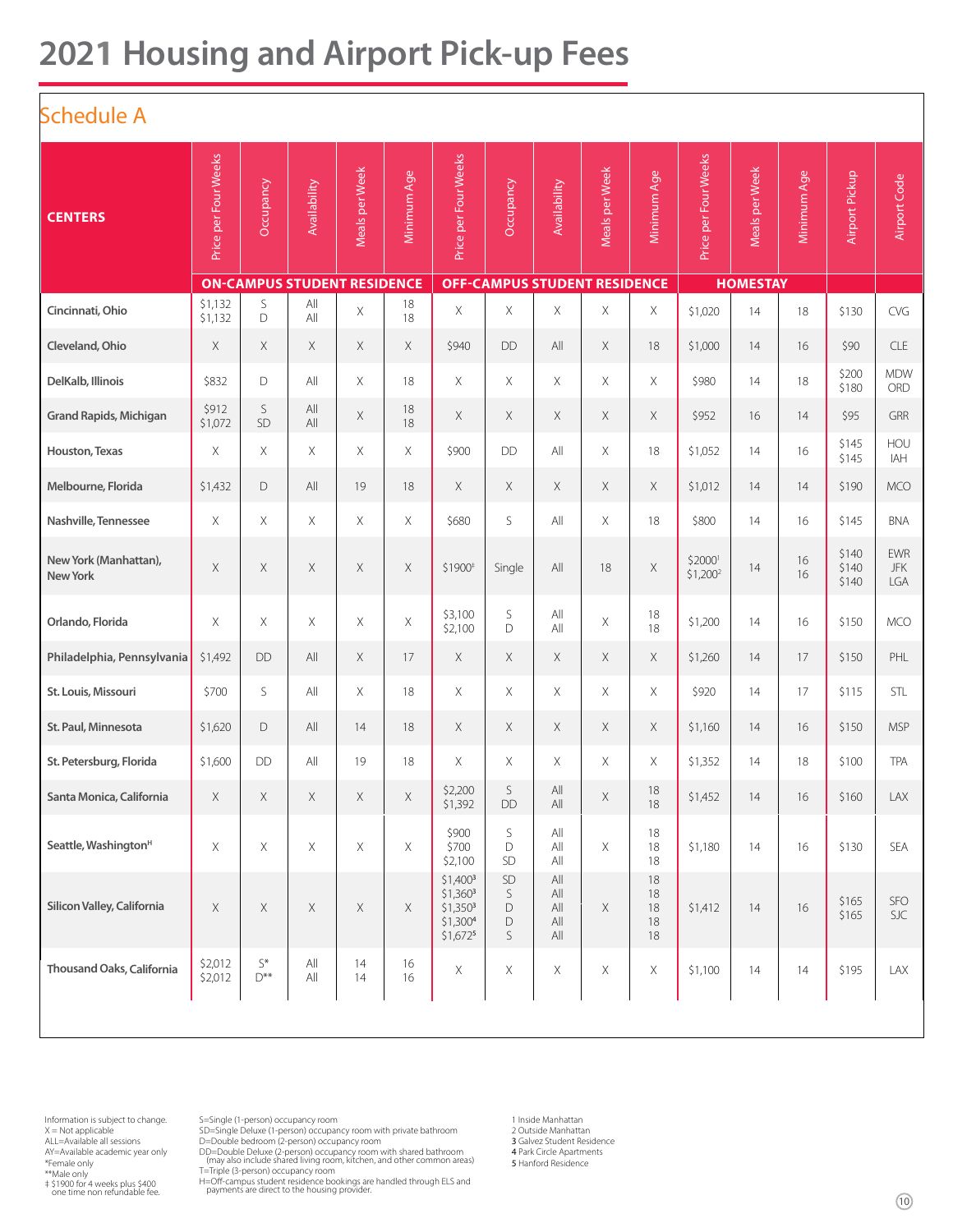# **2021 Housing and Airport Pick-up Fees**

### Schedule B

| <b>CENTERS</b>                               | Price per Four Weeks | Occupancy                          | Availability    | Meals per Week | Minimum Age | Price per Four Weeks                                                    | Occupancy                                                                                                             | Availability                                  | Meals per Week | Minimum Age                            | Price per Four Weeks | Meals per Week  | Minimum Age | Airport Pickup          | Airport Code                    |
|----------------------------------------------|----------------------|------------------------------------|-----------------|----------------|-------------|-------------------------------------------------------------------------|-----------------------------------------------------------------------------------------------------------------------|-----------------------------------------------|----------------|----------------------------------------|----------------------|-----------------|-------------|-------------------------|---------------------------------|
|                                              |                      | <b>ON-CAMPUS STUDENT RESIDENCE</b> |                 |                |             |                                                                         |                                                                                                                       | <b>OFF-CAMPUS STUDENT RESIDENCE</b>           |                |                                        |                      | <b>HOMESTAY</b> |             |                         |                                 |
| <b>Boston, Massachusetts</b>                 | X                    | Χ                                  | Χ               | X              | X           | \$2,200<br>\$1,540                                                      | S<br>D                                                                                                                | All<br>All                                    | X              | 18<br>18                               | \$1,352              | 14              | 16          | \$115                   | <b>BOS</b>                      |
| Charlotte, North Carolina                    | $\times$             | X                                  | X               | X              | X           | $\times$                                                                | X                                                                                                                     | X                                             | X              | $\times$                               | \$1,172              | 14              | 14          | \$105                   | <b>CLT</b>                      |
| Chicago, Illinois                            | $\times$             | X.                                 | X               | $\times$       | $\mathsf X$ | \$1,340<br>\$1,032                                                      | SD<br>S.                                                                                                              | All<br>All                                    | $\times$       | 18<br>18                               | \$1,252              | 14              | 16          | \$90<br>\$90            | <b>MDW</b><br>ORD               |
| Indianapolis, Indiana                        | X                    | $\times$                           | $\times$        | $\times$       | $\times$    | $\times$                                                                | $\times$                                                                                                              | $\times$                                      | X              | X                                      | \$912                | 16              | 16          | \$130                   | <b>IND</b>                      |
| La Verne, California                         | \$1,124              | D                                  | ALL             | $\mathsf X$    | 17          | X                                                                       | X                                                                                                                     | X                                             | X              | X                                      | \$1,132              | 14              | 14          | \$200<br>\$200          | LAX<br>ONT                      |
| Miami, Florida                               | \$1,400              | D                                  | All             | 19             | 17          | X                                                                       | X                                                                                                                     | X                                             | X              | X                                      | \$1,080              | 14              | 17          | \$120<br>\$100          | <b>FLL</b><br>MIA               |
| Milwaukee, Wisconsin <sup>H</sup>            | $\times$             | X.                                 | X               | $\times$       | X           | \$917                                                                   | S.                                                                                                                    | All                                           | $\times$       | 18                                     | \$1,012              | 14              | 17          | \$100                   | <b>MKE</b>                      |
| Oklahoma City, Oklahoma                      | \$720<br>\$560       | S<br>$\Box$                        | All<br>All      | $\times$       | 18<br>18    | $\times$                                                                | X                                                                                                                     | X                                             | X              | $\times$                               | \$900                | 14              | 16          | \$70                    | <b>OKC</b>                      |
| Philadelphia (West<br>Chester), Pennsylvania | \$1,232              | D                                  | All             | 14             | 16          | $\times$                                                                | X                                                                                                                     | X                                             | $\times$       | $\mathsf X$                            | \$1,252              | 14              | 16          | \$155                   | PHL                             |
| Portland, Oregon                             | \$1,124              | S.                                 | All             | \$             | 17          | $\times$                                                                | $\times$                                                                                                              | X                                             | $\times$       | $\times$                               | \$1,060              | 14              | 14          | \$140                   | <b>PDX</b>                      |
| San Diego, California <sup>H</sup>           | X                    | X.                                 | Χ               | X              | X           | \$1,300<br>\$1,200<br>\$730<br>\$2,100<br>\$1.140<br>\$1,800<br>\$1,040 | SD <sup>2</sup><br>$S^2$<br>DD <sup>2</sup><br>SD <sup>3</sup><br>DD <sup>3</sup><br>S <sup>4</sup><br>$\mathsf{D}^4$ | All<br>All<br>All<br>All<br>All<br>All<br>All | $\times$       | 18<br>18<br>18<br>18<br>18<br>18<br>18 | \$1,380              | 14              | 16          | \$90                    | SAN                             |
| San Francisco, California                    | $\times$             | X                                  | $\times$        | $\times$       | $\times$    | \$800<br>\$920<br>\$1,100<br>\$1,440                                    | T<br>D<br>$DD*$<br>S                                                                                                  | All<br>All<br>All<br>All                      | $\times$       | 18<br>18<br>18<br>18                   | \$1,280              | 14              | 14          | \$175                   | <b>SFO</b>                      |
| Tampa, Florida                               | $\times$             | X                                  | X               | $\times$       | $\times$    | X                                                                       | $\times$                                                                                                              | X                                             | $\times$       | $\times$                               | \$1,200              | 14              | 17          | \$100                   | <b>TPA</b>                      |
| <b>Teaneck, New Jersey</b>                   | \$1,412<br>\$1,380   | D.<br>D                            | <b>SM</b><br>AY | $\times$       | 18<br>18    | $\times$                                                                | $\times$                                                                                                              | X                                             | $\times$       | $\times$                               | \$1,240              | 14              | 18          | \$140<br>\$215<br>\$215 | <b>EWR</b><br><b>JFK</b><br>LGA |

Information is subject to change. X = Not applicable ALL=Available all sessions

AY=Available academic year only SM=Summer session (sessions 6–9) \*Female only \*\*Male only

S=Single (1-person) occupancy room

SD=Single Deluxe (1-person) occupancy room with private bathroom D=Double bedroom (2-person) occupancy room

DD=Double Deluxe (2-person) occupancy room with shared bathroom (may also include shared living room, kitchen, and other common areas) T=Triple (3-person) occupancy room

H=Off-campus student residence bookings are handled through ELS and payments are direct to the housing provider.

1 \$200 move in fee

2 Vantaggio Suites Studios 3 Pinnacle on the Park

4 Bay Point